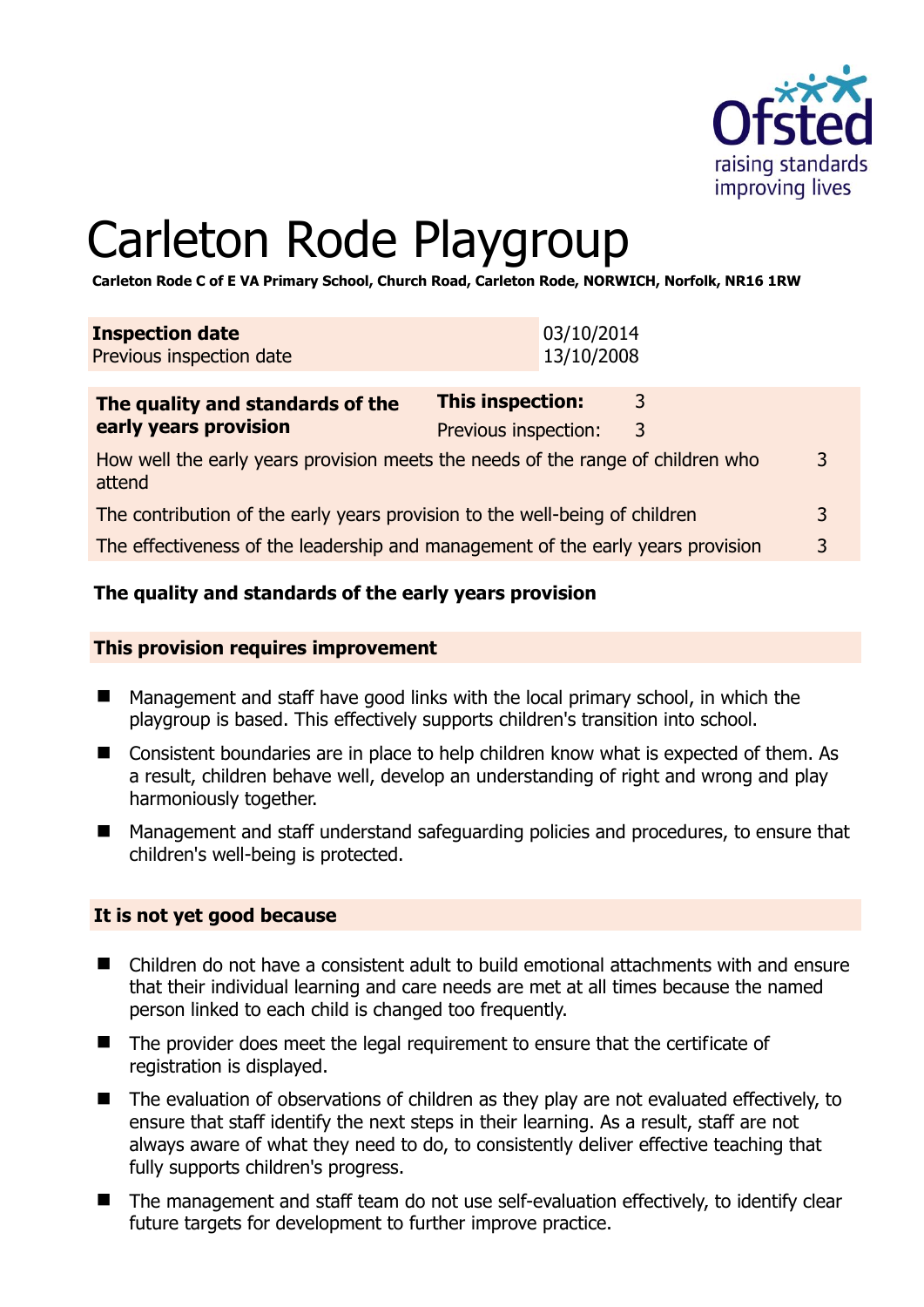#### **Information about this inspection**

Inspections of registered early years provision are:

- $\bullet$  scheduled at least once in every inspection cycle the current cycle ends on 31 July 2016
- scheduled more frequently where Ofsted identifies a need to do so, for example where provision was previously judged inadequate
- **•** brought forward in the inspection cycle where Ofsted has received information that suggests the provision may not be meeting the legal requirements of the Early Years Foundation Stage or where assessment of the provision identifies a need for early inspection
- **Prioritised where we have received information that the provision is not meeting the** requirements of the Early Years Foundation Stage and which suggests children may not be safe
- scheduled at the completion of an investigation into failure to comply with the requirements of the Early Years Foundation Stage.

The provision is also registered on the voluntary and compulsory parts of the Childcare Register. This report includes a judgment about compliance with the requirements of that register.

#### **Inspection activities**

■ church where children attended the Harvest Festival service with the children from The inspector observed activities in the preschool room, the garden and the local Carelton Rode Church of England primary school.

- $\blacksquare$  The inspector spoke with staff at appropriate times throughout the inspection.
- $\blacksquare$ The inspector looked at activity planning, records of children's learning and a selection of policies and records.
- The inspector held a meeting with the playgroup manager and the chairperson of the management committee.
- The inspector checked evidence of suitability and qualifications of staff working with children.
- $\blacksquare$  The inspector spoke to parents.

#### **Inspector**  Jacqueline Mason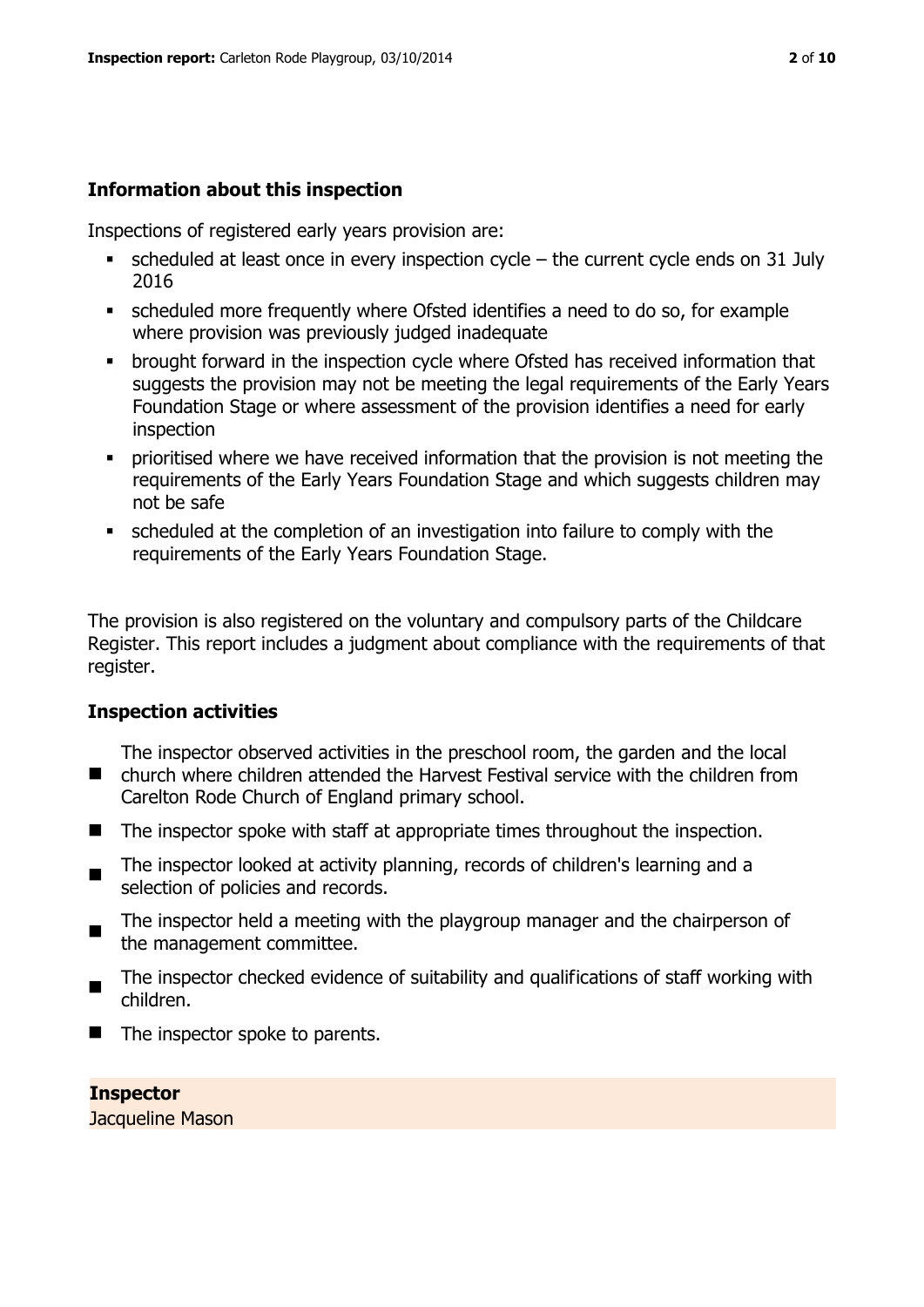# **Full report**

### **Information about the setting**

Carleton Rode Playgroup was registered in 1985. It is registered on the Early Years Register and both the compulsory and voluntary parts of the Childcare Register. It operates from the Cabin, a purpose-built building in the school grounds. There is an enclosed area available for outdoor play. The playgroup is a registered charity and is managed by a voluntary committee made up of parents of children who attend. It serves the local area and is accessible to all children. The playgroup employs four members of childcare staff. Of these, two hold appropriate early years qualifications at level 3.The playgroup opens on Thursday and Friday, during school term times. Sessions are from 8.45am to 11.45am. Children attend for a variety of sessions. On Monday and Tuesday, the playgroup operates sessions from the Jubilee Hall in Carleton Rode village. The opening times there are 9am to 12noon and 12noon to 3pm. Children are able to stay all day. There are currently 11 children on roll, all of whom are in the early years age range. The playgroup provides funded early education for three- and four-year-old children.

#### **What the setting needs to do to improve further**

#### **To meet the requirements of the Early Years Foundation Stage the provider must:**

- ensure that the registration certificate is displayed at all times during operational hours
- improve the quality of the key-person system, to help ensure that children's individual care and learning needs are met at all times and they are able to build emotional attachments with a consistent adult
- $\blacksquare$  improve the way in which observations of children are evaluated, to identify what children can do, and what staff need to do, to plan and provide learning experiences that promote future learning.

#### **To further improve the quality of the early years provision the provider should:**

■ identify and manage the strengths and weaknesses of the playgroup, through implementing a thorough process of self-evaluation and developing an action plan for continuous improvement that is regularly monitored and reviewed.

#### **Inspection judgements**

**How well the early years provision meets the needs of the range of children who attend**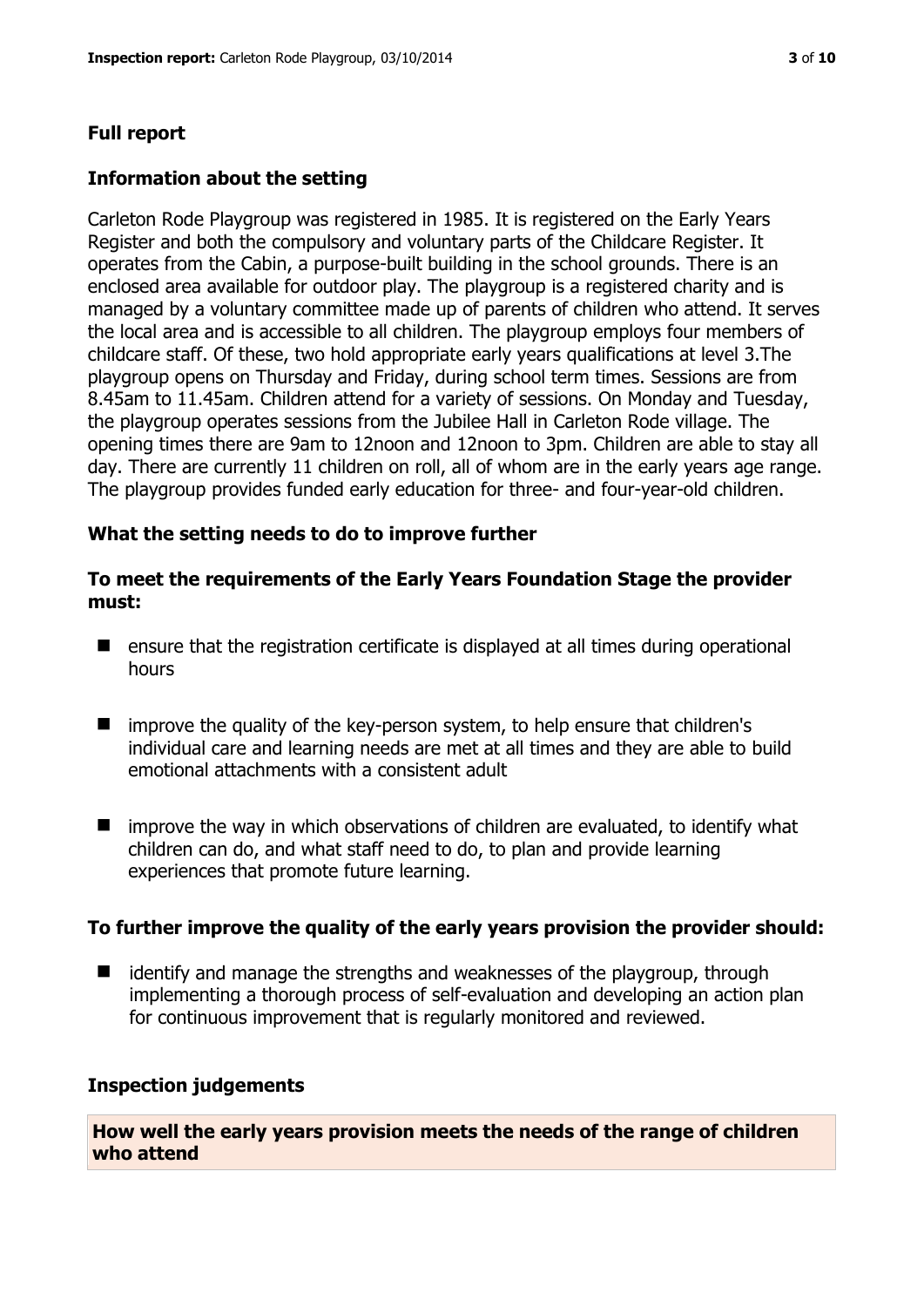Useful information is gathered from parents when children first attend. This helps staff to know where children are in their learning on entry to the playgroup. They get to know the children well and talk confidently about where children are in their learning. Staff observe children as they play and keep a record of these using photographs and written evidence. This gives a useful record of what children are doing. However, observations are not evaluated effectively, because staff do not consistently identify the next steps in the children's learning and what they need to do to support children's continuing progress. Activity ideas, as a result of observations, are carried through to planning but staff cannot be sure that activities are consistently providing sufficient challenge. Despite this, children do enjoy the activities provided.

Children participate in activities and routines of the day and staff are careful to ensure that all children are included. Overall, children's progress ensures that they have the key skills needed for the next stage in their learning, such as moving on to school. For example, they sit quietly and concentrate through the Harvest Festival service in the local church. Children operate independently in the environment and play alone as well as with adult support. Children confidently seek out adults to share in their play. For example, children engage staff in role play, taking turns to be the shopkeeper and the customer. Staff encourage children to use mathematical language. As a result, they confidently use numbers to suggest how much an item costs, and use the role-play cash till to enter the purchase. Children's awareness of number is further promoted through regular routines, such as counting the number of adults and children present.

Children understand that print carries meaning. They self-register on arrival at playgroup, finding their written name and pegging it onto the washing line. They show an interest in print in the environment, such as looking the order of service during the Harvest Festival. Children enjoy looking at books together in small groups. They hold the book the right way up and turn the pages one at a time. Staff are careful to ensure that children are able to access books both indoors and outside. They also provide children with drawing opportunities. Children enjoy using the containers of water and paint brushes to paint on the fence and walls. They are interested in cause and effect, showing curiosity about why the marks they have painted on the wall have disappeared. Staff explain about the drying effects of sunlight. Children develop good communication and language skills because staff model taking turns in conversation. As a result, children have a good vocabulary and become confident communicators.

#### **The contribution of the early years provision to the well-being of children**

The key-person system is not implemented well. Children do not have a consistent adult to build emotional attachments with to ensure that their individual educational needs are met at all times. This is because the child's key person is changed too often. Despite this, children settle quickly and enjoy their time in playgroup because all of the staff get to know the children well. Parents value the practice of always having a member of staff to meet and greet their children and support them to self-register. As a result, children are happy in this welcoming environment. Children are supported well, to prepare them for the next stage in their learning. The playgroup has good links with the local primary school, to help support children's transition into school. Within the playgroup, children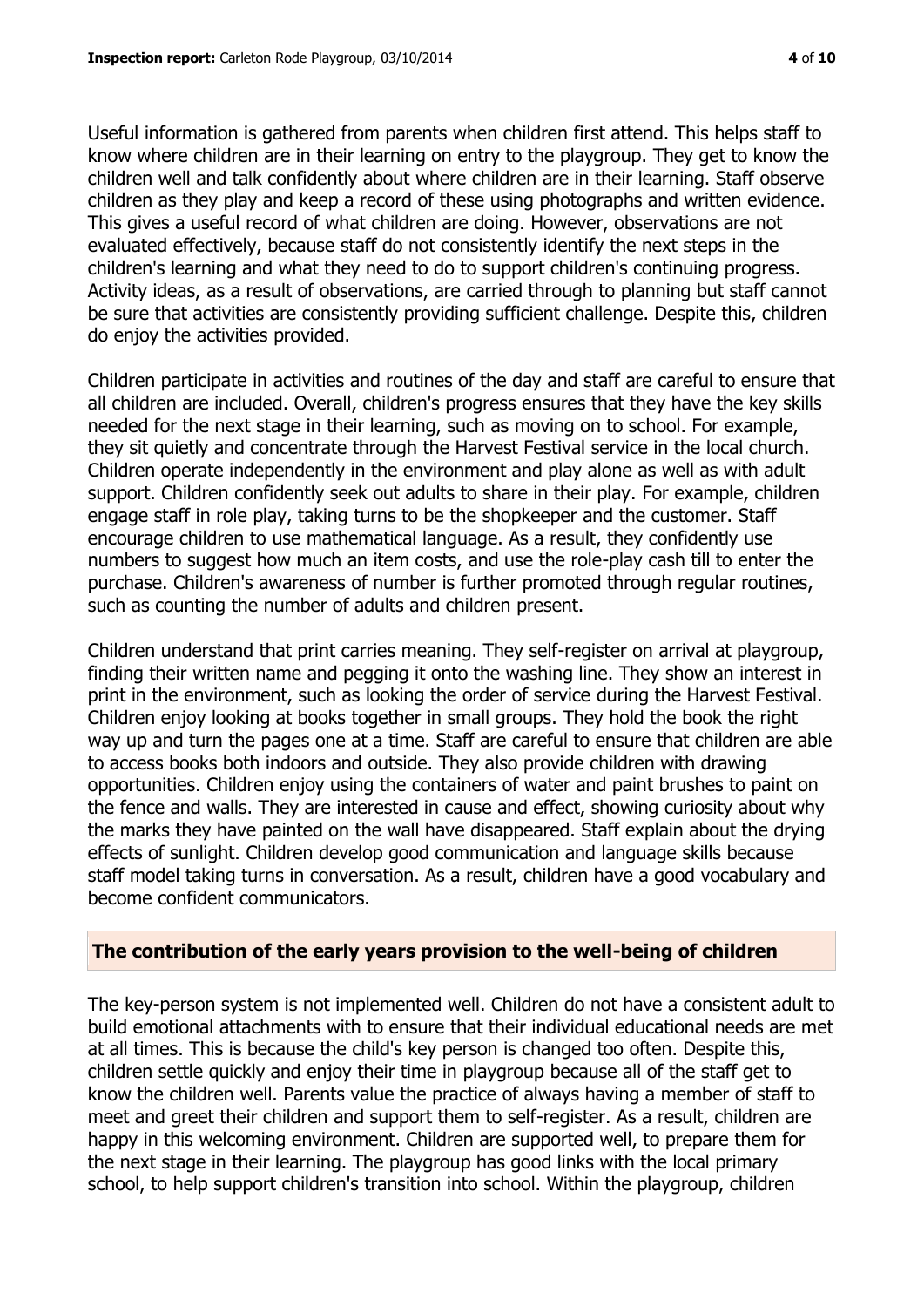benefit from a wide range of play materials to support their learning and development. Toys and resources are stored well, to enable children to choose what they want to play with. This further supports their confidence and independence. Consequently, they are develop the necessary skills which help them embrace new experiences with confidence.

Consistent boundaries are in place to help children know what is expected of them. Children behave well and develop good friendships with their peers, readily seeking out others to share play experiences. Unwanted behaviour is managed appropriately, taking into account children's age and level of understanding. Staff talk to children about why the behaviour is unacceptable and redirect them to another activity. Children's good behaviour and individual efforts are praised, promoting their self-esteem and confidence. Their confidence, and sense of belonging, are further promoted because familiar routines are implemented. Children know what happens next at any point in the day. For example, they know that when everyone has arrived they sit together on the carpet.

Children's health needs are met. They are encouraged to have regard for their own personal hygiene and independently wash their hands before eating, supporting them in their understanding of self-care skills. Nutritious snacks are provided by the playgroup staff, including fresh and dried fruit. Children help prepare the tables for snack time and pour their own drink of milk or water. A healthy lifestyle is further promoted because children are encouraged to play outdoors. Children move freely between indoor and outdoor spaces. There are good arrangements in place to help children learn to keep themselves safe. For example, when going on an outing across to the local church, staff remind children about the need to look out for traffic when crossing the road.

# **The effectiveness of the leadership and management of the early years provision**

Children's well-being is safeguarded effectively because management and staff have a good understanding of child protection issues. They are aware of the signs and symptoms of abuse and know what to do if they have a concern. Recruitment and selection procedures are robust, and the committee chairperson has attended safer recruitment training, to help ensure that all those working with children are suitable to do so. All staff and committee members have undertaken suitability checks and a record of checks is maintained. A programme of regular supervision and appraisal is in place, to help identify the strengths and weaknesses of staff. The playgroup premises are safe and secure. Thorough risk assessments are carried out, to ensure that hazards to children are identified. Necessary steps are taken to limit risks so that children can play safely indoors and outside.

Management and staff are aware of the benefits of reflective practice. Although staff have regular meetings to discuss practice issues, self-evaluation is not sufficiently effective to identify weaknesses and plan for continuous improvement. Some steps have been taken to address the actions set at the last inspection, that was carried out before the current supervisor was employed to manage the playgroup. For example, written documentation has been put in place, to record and track children's progress across the areas of learning, to demonstrate the progress that they make in their learning and development. However,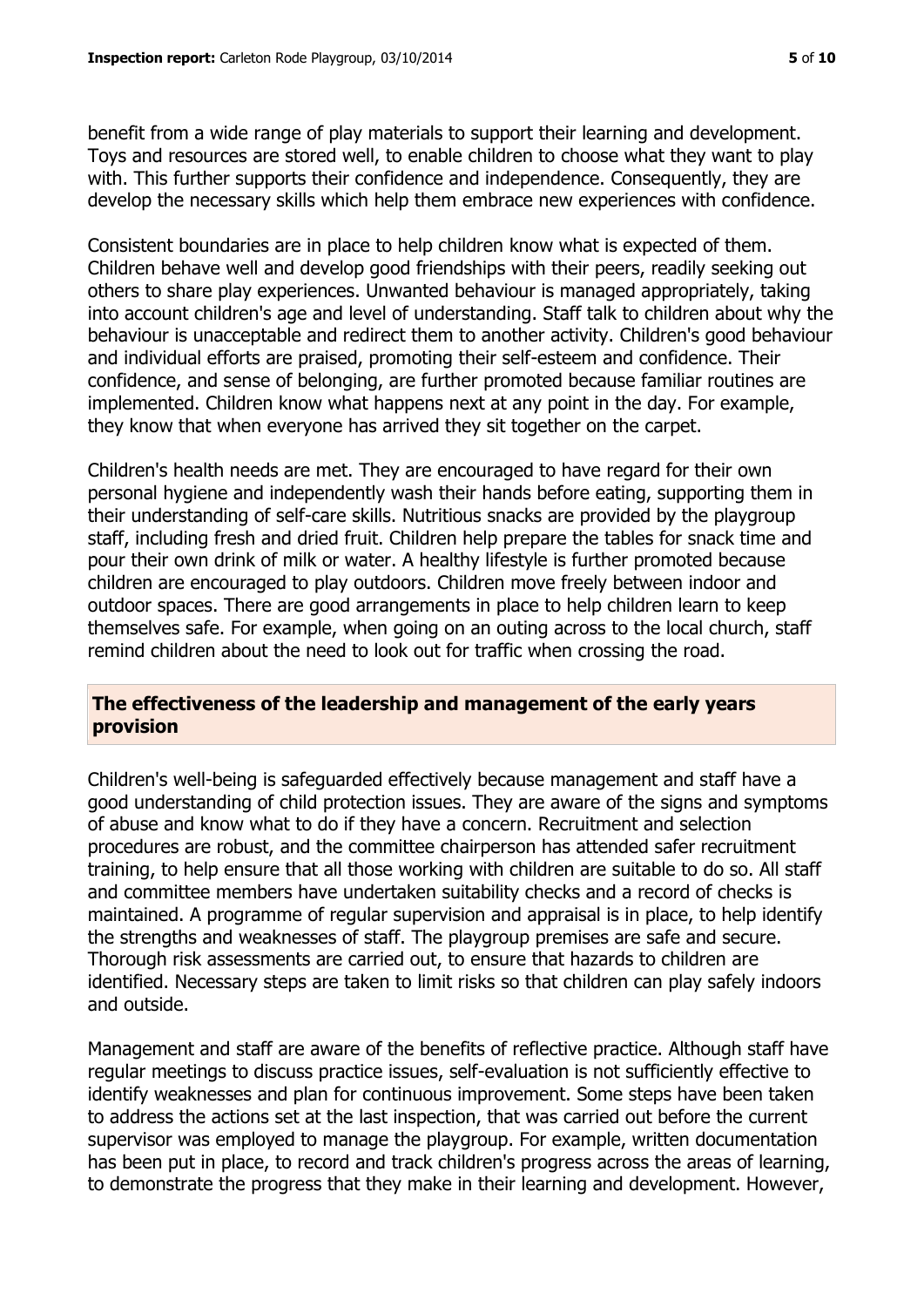more needs to be done to use the information gained from how well individual children are progressing, in order to be more precise in moving them on to the next stage in their learning. As a result, children make satisfactory, rather than good, progress in their learning and development.

All documentation, necessary for the safe and efficient running of the playgroup are in place. However, the certificate of registration is not displayed. This is a breach of legal requirements and also applies to both the compulsory and voluntary parts of the Childcare Register. Policies and procedures are available to parents, enabling them to make informed choices about their children's care. Partnerships with parents are friendly and trusting. Parents report that their children enjoy coming to playgroup and are always happy when it is a day that they attend. Parents find staff to be 'lovely and personable'. They appreciate that staff are caring, friendly and approachable. As a result, parents feel that they can approach any of the staff at any time, to discuss concerns and ask for advice. Staff work with parents to ensure that good support is achieved for children with special educational needs and/or disabilities. This helps staff to secure the support that children need to make the best possible progress that they can in their learning and development. Partnerships with the primary school are strong. Children are invited to attend school events, such as the Harvest Festival, and share some toys and resources.

# **The Childcare Register**

| The requirements for the compulsory part of the Childcare Register are | <b>Not Met</b><br>(with<br>actions) |
|------------------------------------------------------------------------|-------------------------------------|
| The requirements for the voluntary part of the Childcare Register are  | <b>Not Met</b><br>(with<br>actions) |

# **To meet the requirements of the Childcare Register the provider must:**

- display the certificate of registration on the premises on which childcare is provided (compulsory part of the Childcare Register)
- display the certificate of registration on the premises on which childcare is provided. (voluntary part of the Childcare Register)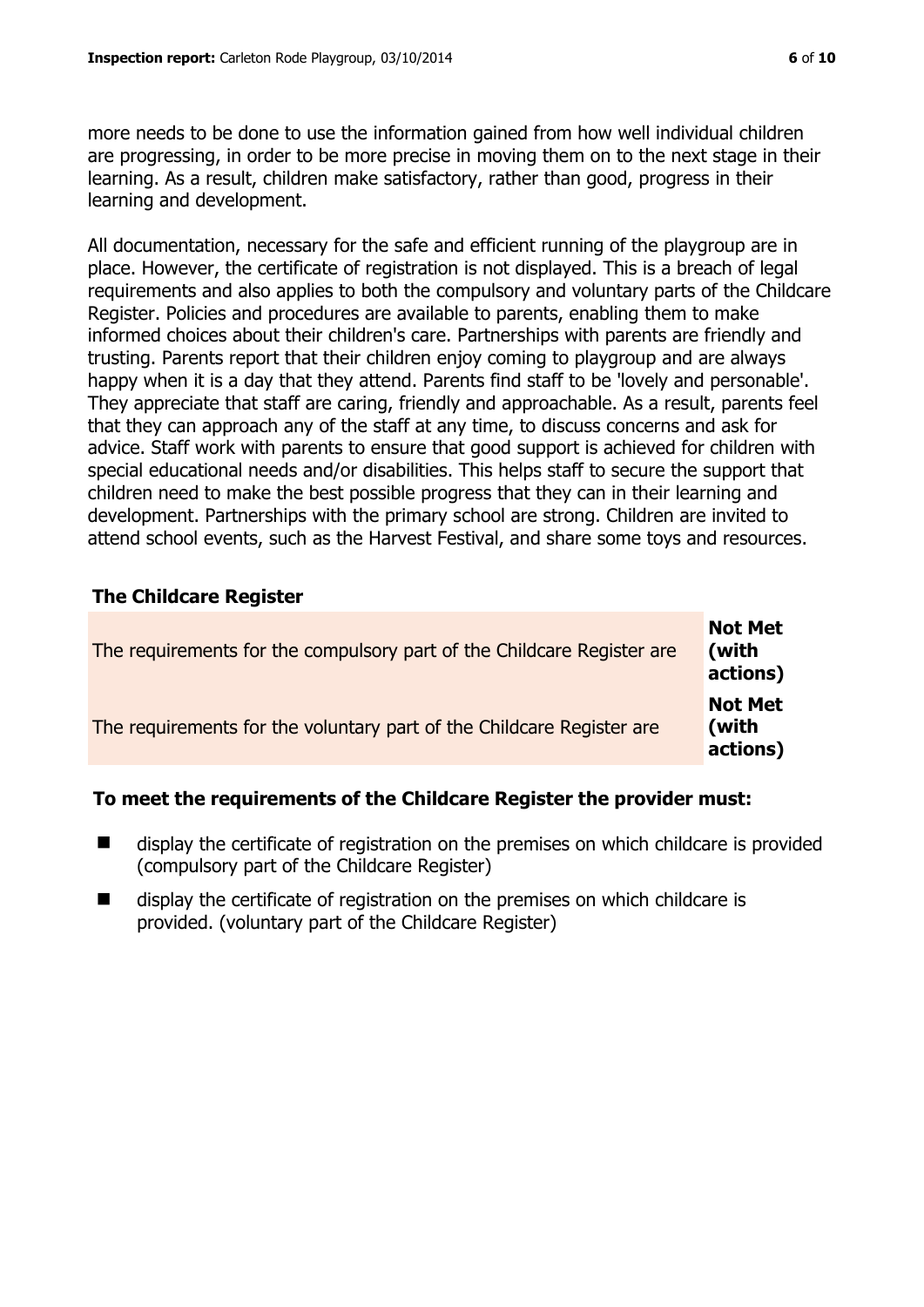# **What inspection judgements mean**

# **Registered early years provision**

| <b>Grade</b> | <b>Judgement</b>               | <b>Description</b>                                                                                                                                                                                                                                                                                                                                                                                |
|--------------|--------------------------------|---------------------------------------------------------------------------------------------------------------------------------------------------------------------------------------------------------------------------------------------------------------------------------------------------------------------------------------------------------------------------------------------------|
| Grade 1      | Outstanding                    | Outstanding provision is highly effective in meeting the needs<br>of all children exceptionally well. This ensures that children are<br>very well prepared for the next stage of their learning.                                                                                                                                                                                                  |
| Grade 2      | Good                           | Good provision is effective in delivering provision that meets<br>the needs of all children well. This ensures children are ready<br>for the next stage of their learning.                                                                                                                                                                                                                        |
| Grade 3      | <b>Requires</b><br>improvement | The provision is not giving children a good standard of early<br>years education and/or there are minor breaches of the<br>safeguarding and welfare requirements of the Early Years<br>Foundation Stage. We re-inspect nurseries and pre-schools<br>judged as requires improvement within 12 months of the date<br>of inspection.                                                                 |
| Grade 4      | Inadequate                     | Provision that is inadequate requires significant improvement<br>and/or enforcement action. The provision is failing to give<br>children an acceptable standard of early years education and/or<br>is not meeting the safeguarding and welfare requirements of<br>the Early Years Foundation Stage. It will be monitored and<br>inspected again within six months of the date of this inspection. |
| Met          |                                | There were no children present at the time of the inspection.<br>The inspection judgement is that the provider continues to<br>meet the requirements for registration.                                                                                                                                                                                                                            |
| Not met      |                                | There were no children present at the time of the inspection.<br>The inspection judgement is that the provider does not meet<br>the requirements for registration.                                                                                                                                                                                                                                |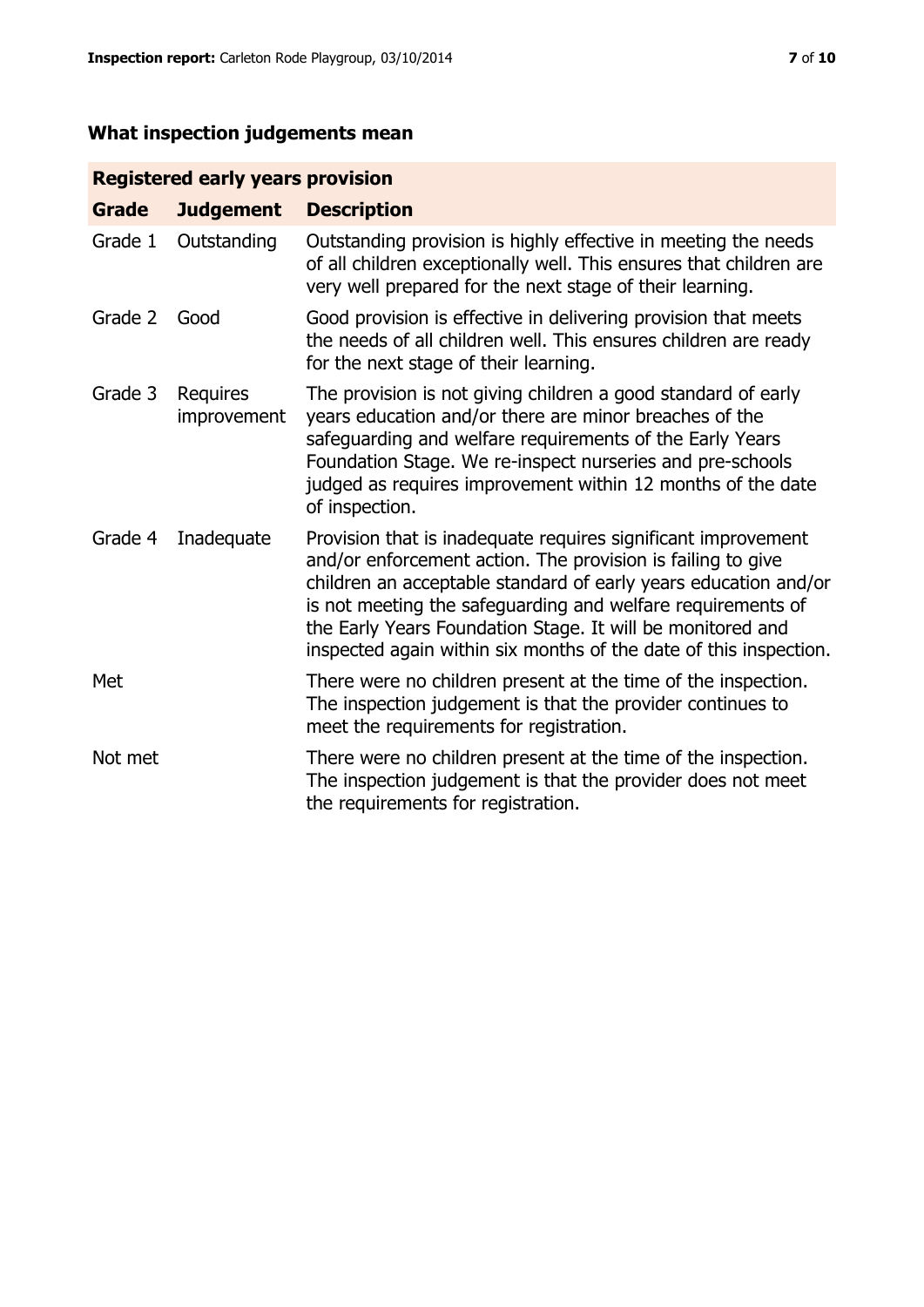#### **Inspection**

This inspection was carried out by Ofsted under sections 49 and 50 of the Childcare Act 2006 on the quality and standards of provision that is registered on the Early Years Register. The registered person must ensure that this provision complies with the statutory framework for children's learning, development and care, known as the Early Years Foundation Stage.

# **Setting details**

| Unique reference number       | EY296438                          |
|-------------------------------|-----------------------------------|
| <b>Local authority</b>        | <b>Norfolk</b>                    |
| <b>Inspection number</b>      | 877828                            |
| <b>Type of provision</b>      |                                   |
| <b>Registration category</b>  | Childcare - Non-Domestic          |
| Age range of children         | $0 - 17$                          |
| <b>Total number of places</b> | 10                                |
| Number of children on roll    | 11                                |
| <b>Name of provider</b>       | Carleton Rode Playgroup Committee |
| Date of previous inspection   | 13/10/2008                        |
| <b>Telephone number</b>       | 07806097517                       |

Any complaints about the inspection or the report should be made following the procedures set out in the guidance *'Complaints procedure: raising concerns and making complaints* about Ofsted', which is available from Ofsted's website: www.ofsted.gov.uk. If you would like Ofsted to send you a copy of the guidance, please telephone 0300 123 4234, or email enquiries@ofsted.gov.uk.

# **Type of provision**

For the purposes of this inspection the following definitions apply:

Full-time provision is that which operates for more than three hours. These are usually known as nurseries, nursery schools and pre-schools and must deliver the Early Years Foundation Stage. They are registered on the Early Years Register and pay the higher fee for registration.

Sessional provision operates for more than two hours but does not exceed three hours in any one day. These are usually known as pre-schools, kindergartens or nursery schools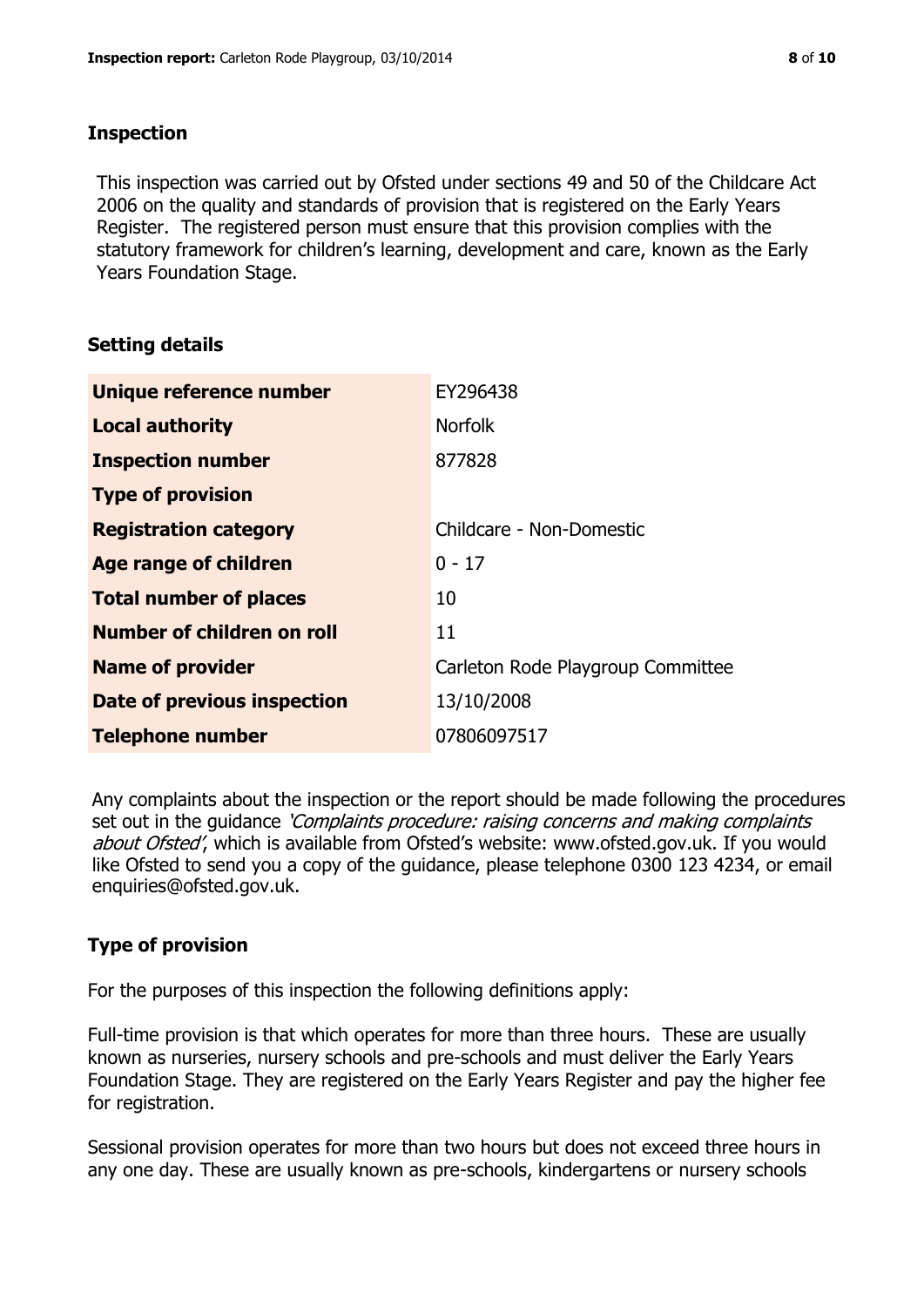and must deliver the Early Years Foundation Stage. They are registered on the Early Years Register and pay the lower fee for registration.

Childminders care for one or more children where individual children attend for a period of more than two hours in any one day. They operate from domestic premises, which are usually the childminder's own home. They are registered on the Early Years Register and must deliver the Early Years Foundation Stage.

Out of school provision may be sessional or full-time provision and is delivered before or after school and/or in the summer holidays. They are registered on the Early Years Register and must deliver the Early Years Foundation Stage. Where children receive their Early Years Foundation Stage in school these providers do not have to deliver the learning and development requirements in full but should complement the experiences children receive in school.